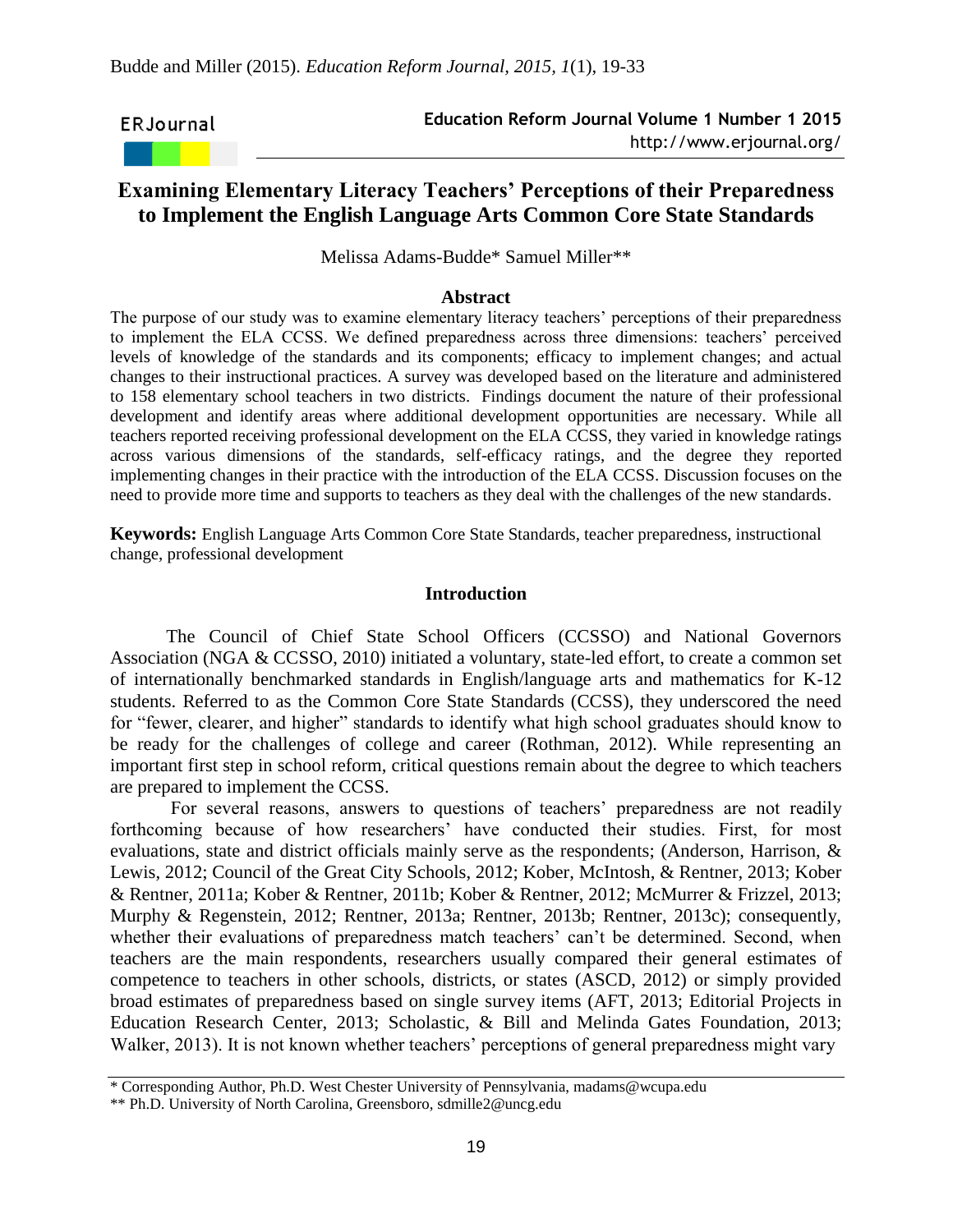according to particular dimensions of the CCSS (e.g., theoretical perspectives of literacy, use of informational texts, need for close reading, etc.); ability to teach certain students (e.g., lowachievers, ESL, & special education); levels of preparation resulting from professional development activities; or certain entry level characteristics such as graduate degrees or years of experience (Clotfelter, Ladd, & Vigdor, 2007; Goldhaber & Anthony, 2007; Kane, Rockoff, & Staiger, 2008). Finally, researchers have commented on the challenges of implementing the new standards without considering teachers' perspectives on this topic (Beach, 2011; Kober & Renter, 2012; Sawchuk, 2012; Shanahan, 2013). Once again, whether teachers agree with these suggestions or would offer additional challenges can't be determined from the existing research. This study addresses these issues by asking teachers directly about their preparedness to implement the CCSS into practice, not just in general, but in terms of various dimension of the standards and student populations, as well as asking teachers directly about the challenges they face in the implementation of the CCSS standards.

This study adopts a social constructivist perspective, which highlights teachers' active engagement in constructing new knowledge and understanding through participation with others in activities and experiences (Vygotsky, 1978). As teachers engage in learning experiences and professional development around the standards, they actively and collectively make meaning of the standards. Beliefs about teaching and learning serve as a filter through which teachers process new knowledge and substantially influence their judgments and actions in the classroom (Levin & He, 2008). In addition, teachers' beliefs influence choices relating to topics to teach and instructional strategies to adopt (Bandura, 2006; Chrysostomou & Philippou, 2010; Pajares, 2006; Richardson, 1990).

To gain a more thorough understanding of teachers' perceptions of their preparedness to teach the CCSS, we sought a multi-dimensional view of readiness; a more complete understanding of how professional development activities might promote it; and a formal evaluation of whether professional development and other entry level characteristics predicted their preparation levels. Accordingly, we identified three levels of teachers' preparedness: (a) their understanding of the CCSS and its components, (b) their confidence to use this knowledge to align instructional practices with CCSS's expectations; and (3) actual changes in their instructional practices (Duffy, 2005; Schraw, 2006). Having knowledge of the CCSS and its subtopics serve as an important first step towards developing preparedness, requiring a reconciliation between past and newly acquired knowledge; confidence or efficacy serves as mediator between knowledge and teachers' actions to align instruction, likely influencing the degree to which teachers use knowledge to make instructional changes (Bandura, 1986; Emmer & Hickman, 1991; Giallo & Little, 2003; Ormrod, 2006); and existing changes in instructional practices serve as an indicator of teachers' ability to apply knowledge given their confidence and knowledge levels (Bandura, 1986; Berliner, 2004; Turner, 2006; Zimmerman, 1998).

While professional development likely influences teachers' preparedness, research shows how the quality, quantity, content of its activities; how it is formatted; and who presents the information influences its effectiveness (Birman, Desimone, Porter, & Garet, 2000; Learning Forward, 2012; McLaughlin & Overturf, 2012). Even with quality professional development, researchers still believe teachers need long-term and ongoing support because CCSS represent a major change in focus and emphasis from prior reform efforts (ASCD, 2012; Hall & Hord, 2011; Murphy & Regenstein, 2012; Wixson, 2013). To evaluate professional development, recommendations from two leading researchers, Guskey (2009) and Desimone (2009), were combined to produce the following criteria: time (duration); collaboration in problem solving (active learning and collective participation); school-based orientation; strong leadership; content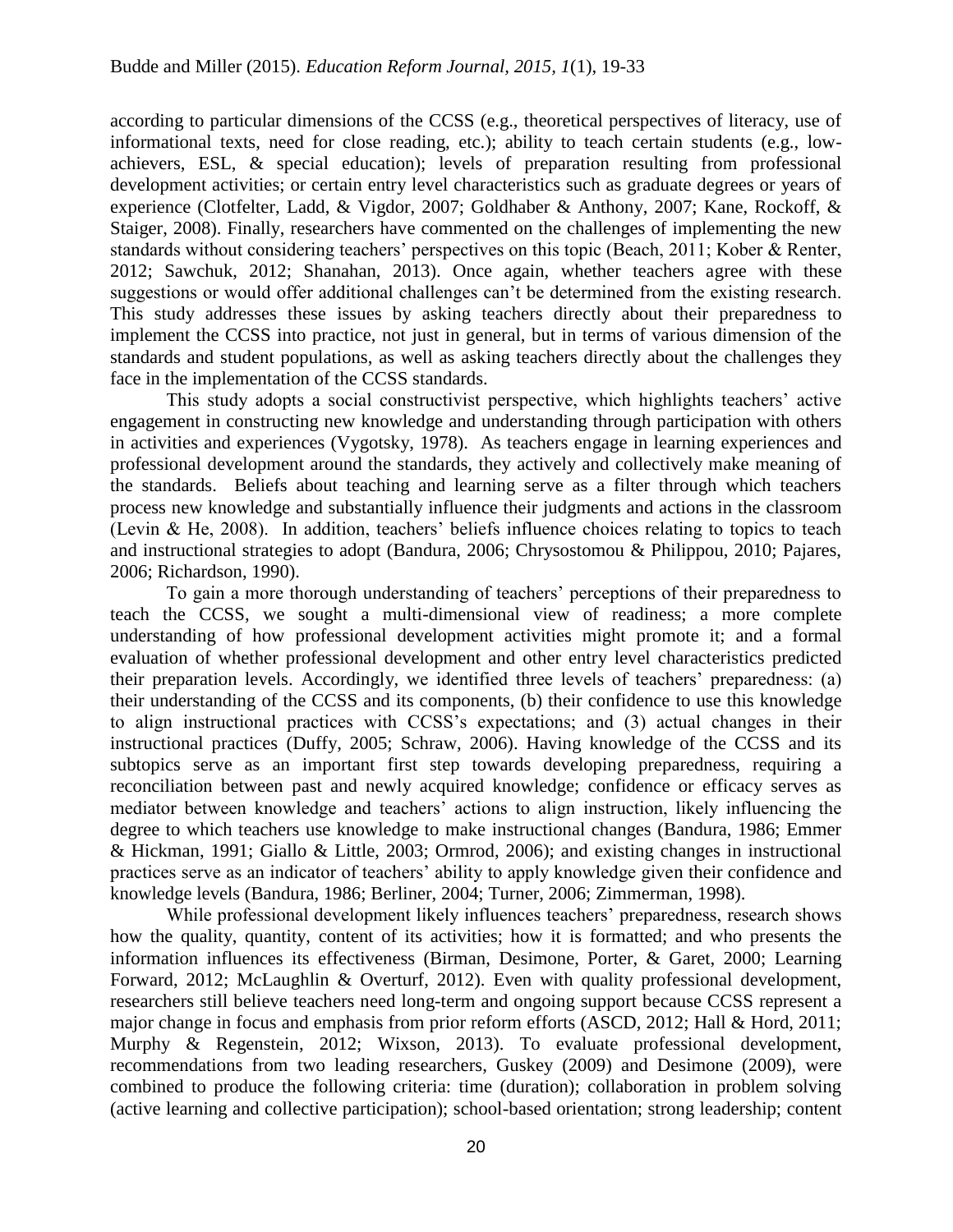focus; and coherence. Our next consideration was to examine years of teaching experience, additional degrees, coursework, or any qualifications that likely played a role in shaping teachers' perceptions of their preparedness (Clotfelter, Ladd, & Vigdor, 2007; Goldhaber & Anthony, 2007; Kane, Rockoff, & Staiger, 2008; Smith & Strahan, 2004).

This study offers both theoretical and practical implications for studying the adoption of new learning standards. In terms of theoretical implications, it supports the need for researchers to adopt a multi-dimensional perspective of teacher preparedness, in which preparedness is not viewed as single entity, but rather one that is multifaceted and varied. With regard to practical implications, it moves the discussion beyond simply asking teachers if they are ready to implement the new CCSS, to asking them about their readiness in terms of their knowledge of the standards, their self-efficacy to implement the standards into practice, and the degree of changes in practice they have made. In addition, it looks at the extent to which this readiness applies to specific dimensions of the CCSS and not others.

To limit the scope of the study, we focused on English Language Arts Standards at the elementary grade levels in two school districts. The following research questions guide this effort:

1. To what extent do teachers feel prepared to implement the ELA CCSS?

- a. What level of understanding do teachers have regarding the ELA CCSS and its components (e.g., topics, general standards, & assessment)?
- b. How do teachers rate their efficacy to teach the ELA CCSS?
- c. What changes do teachers report making to their instruction to meet the expectations of the new ELA CCSS?
- 2. What types of professional development have teachers received?
- 3. How do they rate the quality of their professional development opportunities?
- 4. To what extent are teachers' evaluations of their preparedness (i.e., knowledge of components, general efficacies, & instructional changes) predicted by teacher (e.g., advanced degrees, years of experience) & school characteristics (rural versus urban), and professional development?

# **Methodology**

This study utilized a cross-sectional survey with data collected at one point in time from participants at 20 elementary schools in two school districts (Creswell, 2003). The survey was administered online to participants using Qualtrics software.

# **Population and Sample**

Elementary English language arts teachers from two school systems in a southeastern state participated in the study. System A is a county system with 15 elementary schools, four middle schools, five high schools and one alternative school. Based on state-mandated 2012-2013 accountability assessments, eight of its elementary schools met expected growth, four exceeded expected growth, and three failed to meet expected growth. The county has 1,042 licensed, fulltime employees of whom 575 hold masters or advanced degrees, 11 hold doctoral degrees, and 149 achieved national board certification. The county serves more than 13,000 students. The ethnic composition of the student population is 63.2% white, 20.4% black, 10.7% Hispanic, 4.9% multi-racial, .4% Asian, and .4% American Indian. Fifty-nine percent of students received free or reduced lunch. The graduation rate in 2011-2012 was 76%.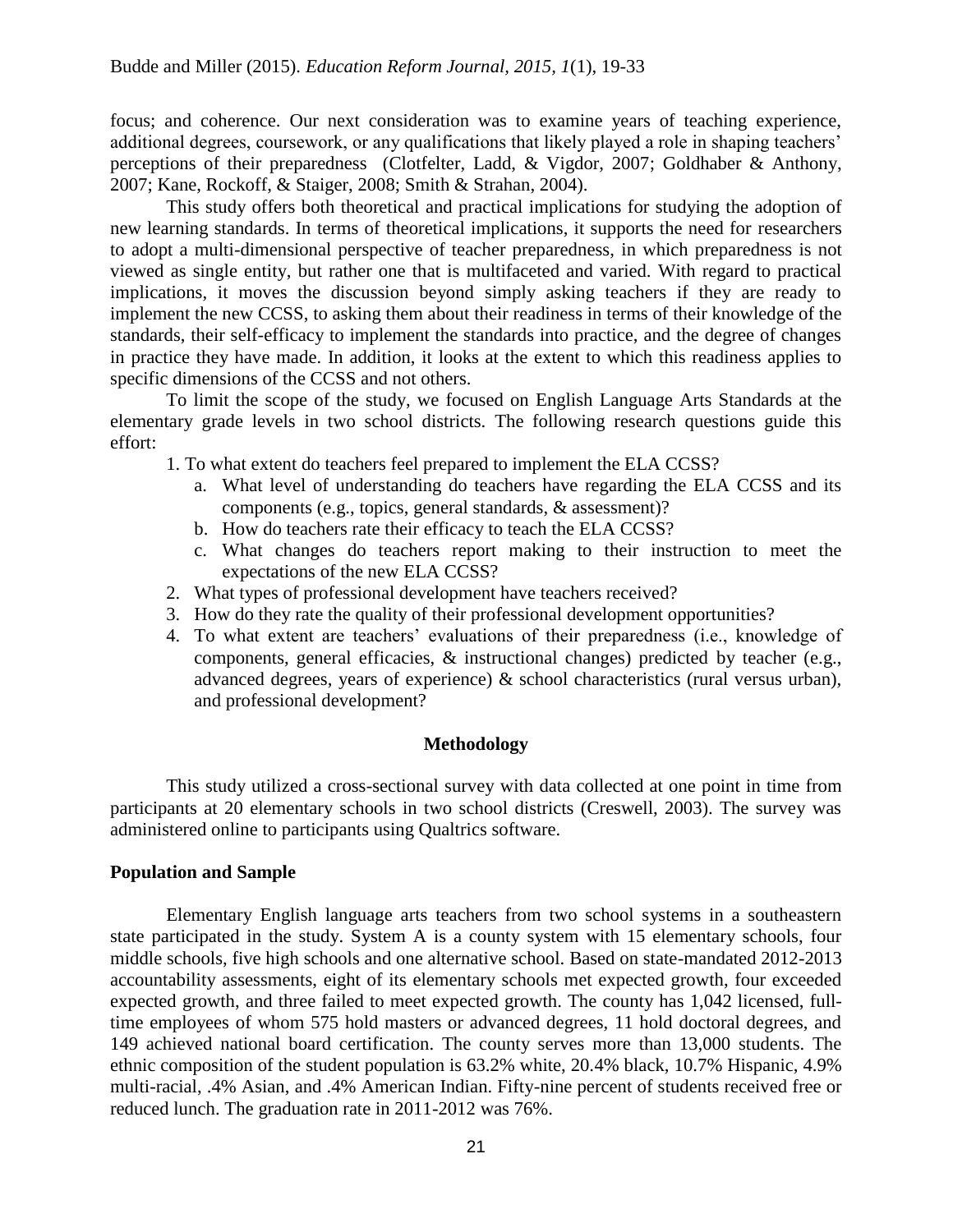System B is located in a small city, comprised of five elementary schools, two middle schools, one high school and one early childhood center. According to 2012-2013 assessments, two elementary schools met expected growth requirements, one exceeded expected growth, and two failed to meet expected growth. The city system has 438 certified staff members of 152 hold advanced degrees and 52 are national board certified. Approximately 4,700 students are enrolled in the school district of which 40.3% are white, 15.2% are black, 38.7% are Hispanic, 1.5% are Asian, 0.3% are American Indian and 4.13% are multi-racial. In the 2013-2014 school year, 73.65% of the students qualified for free or reduced lunch. The high school graduation rate for 2013 was 86.3%.

All elementary English language arts teachers from both school systems were invited to participate in the study at the request of the school district. The response rate for teachers in School System A was  $50\%$  (n = 123) and the response rate for teachers in School System B was 29% ( $n = 35$ ).

### **Instrumentation**

Data was collected using an online survey which participants received a link to via email using the Qualtrics program. The two authors designed the survey using the Editorial Projects in Education (EPE) Research Center's survey as a foundation (Editorial Projects in Education Research Center, 2013). This survey was designed for teachers and provided the most comprehensive framework for evaluating teachers' perceptions of preparedness. Questions were modified or added to (a) collect more detailed information on teachers' professional development, such as the number of opportunities, hours, and quality ratings for professional development offered by a variety of entities; (b) to determine teachers' knowledge rating of specific components and topics related to the ELA CCSS; (c) to elicit more specific information on teachers' efficacy to implement instructional changes, and (d) to identify how teachers changed their instructional practices as a result of Common Core implementation. The final survey consisted of 37 survey items, 10 with multiple questions, across 5 categories: background information (e.g., How many years of teaching experience do you have?), professional development experiences (e.g., Which of the following topics have been addressed in your formal professional development? Check all that apply.), perceived knowledge of the standards and its components and topics (e.g., Please rate your overall level of understanding of the College and Career anchor standards.), self-efficacy to implement the standards (e.g., On a five-point scale, where 5 is "Very Prepared" and 1 is "Not at All Prepared," how prepared do you personal feel to teach the ELA CCSS to the following groups of students (all students, ELLs, students with disabilities, low income students, academically at-risk students)?), and reports of changes in instructional practice (e.g., Rate your level of agreement with the following statement, "My practices have changed with the ELA CCSS.). Thirty-five survey items had a closed response format and 2 were open-ended. Of the 35 closed response items, 20 were Likert scale items and the remaining 15 were multiple choice items that elicited information on participants' background or more detailed information, such as the format(s) and provider(s) of their professional development opportunities, topics addressed in professional development, materials and planning consideration as well as instructional teaching strategies from the previous week of teaching.

The construct validity of the content of the survey was determined by analyzing the different components of the ELA CCSS, a review of established survey instruments, and a review of the research literature (Litwin, 1995). The survey instrument was shared with experts in the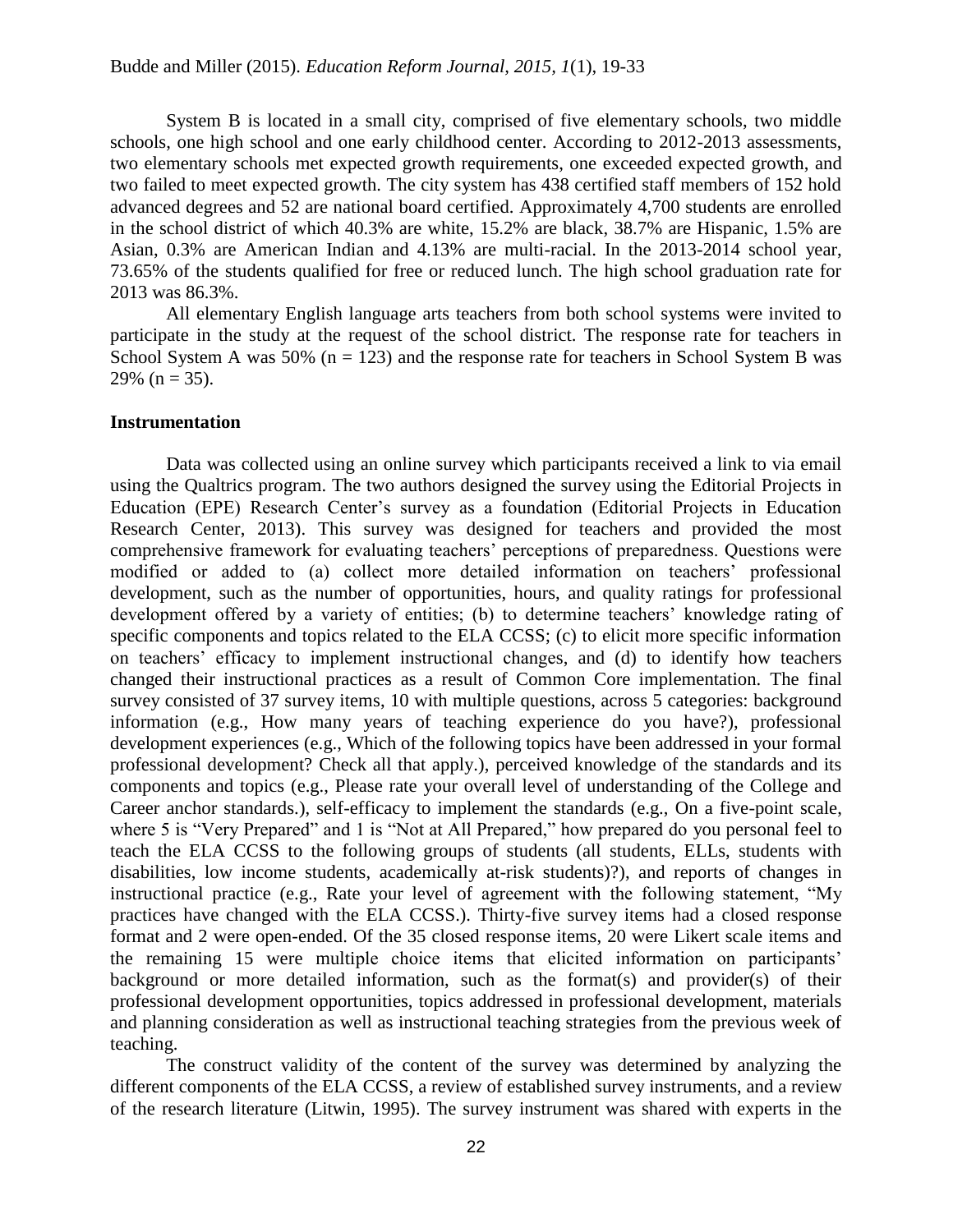field; in literacy, the ELA CCSS, and educational measurement; and revised based on feedback. These actions allowed us to determine its content and face validity. We looked at convergent validity and reliability by establishing constructs with a factor analysis and looked at correlations between constructs to note positive relationships. As a final step, we then piloted the survey and asked recipients to note any areas of misunderstanding; then we looked at variability of individual items to see if variances were equivalent among items and normally distributed. The internal reliability of the survey was determined using Cronbach's alpha rating for each of the summary scores dealing with teachers' attitudes and beliefs: knowledge, self-efficacy, instructional change, and professional development quality and were .81, .85, .82, and .71, respectively (Howell, 2007).

### **Coding and Analysis**

Open-ended survey items were coded following Miles and Huberman's (1994) recommendations of data reduction, data display, and drawing and verifying conclusions. In phase one, participants' responses were open-coded and organized in a three-column chart with researcher notes. In phase two, codes were refined into common categories and a table was created with categories and corresponding responses. Frequency counts were used to determine the most commonly referenced responses. Finally, phase-three involved the creation of thematic codes by collapsing the categories from phase two into major themes (Merriam, 1985).

Analyses of the closed-ended items included two steps. The first included a descriptive analysis to see if each item demonstrated appropriate levels of distribution (skewness  $\lt \pm 2.0$ ) for conducting parametric analyses. For multi-options multiple-choice items, percentages were calculated for the total number of respondents who selected each answer choice. The second analysis addressed the first three research questions, including related sub-questions. Repeated measures ANOVAs compared differences; when significance was found, Bonferroni's pairwise comparisons were utilized; whenever the assumption of sphericity was violated, Greenhouse Geisser corrections were used to adjust the degrees of freedom (Howell, 2007). For the final question, scores were calculated for teachers' knowledge, self-efficacy, and instructional change by adding teachers' responses to the items in each respective area. Similarly, summary scores were calculated for factors influencing teachers' preparedness: professional development opportunities, professional development hours, professional development quality, years of experience, educational qualifications and school group. Forward selection multiple regressions determined factors that predicted variances in teachers' knowledge, self-efficacy, and instructional change scores: this method was selected because of a lack of an existing theory regarding factors most likely to influence teachers' perceptions of preparedness (Field, 2013).

#### **Results**

Results were first separated by school district; however, when no significant differences were found (independent t-test, Howell, 2007), data were combined for subsequent analysis. Consistent with the order of research questions, findings will be shared below for teachers' perceptions of preparedness, in terms of their ratings of their levels of knowledge, self-efficacy, and reported changes; for teachers' professional development experiences; and for influences on teachers' perceptions of their preparedness.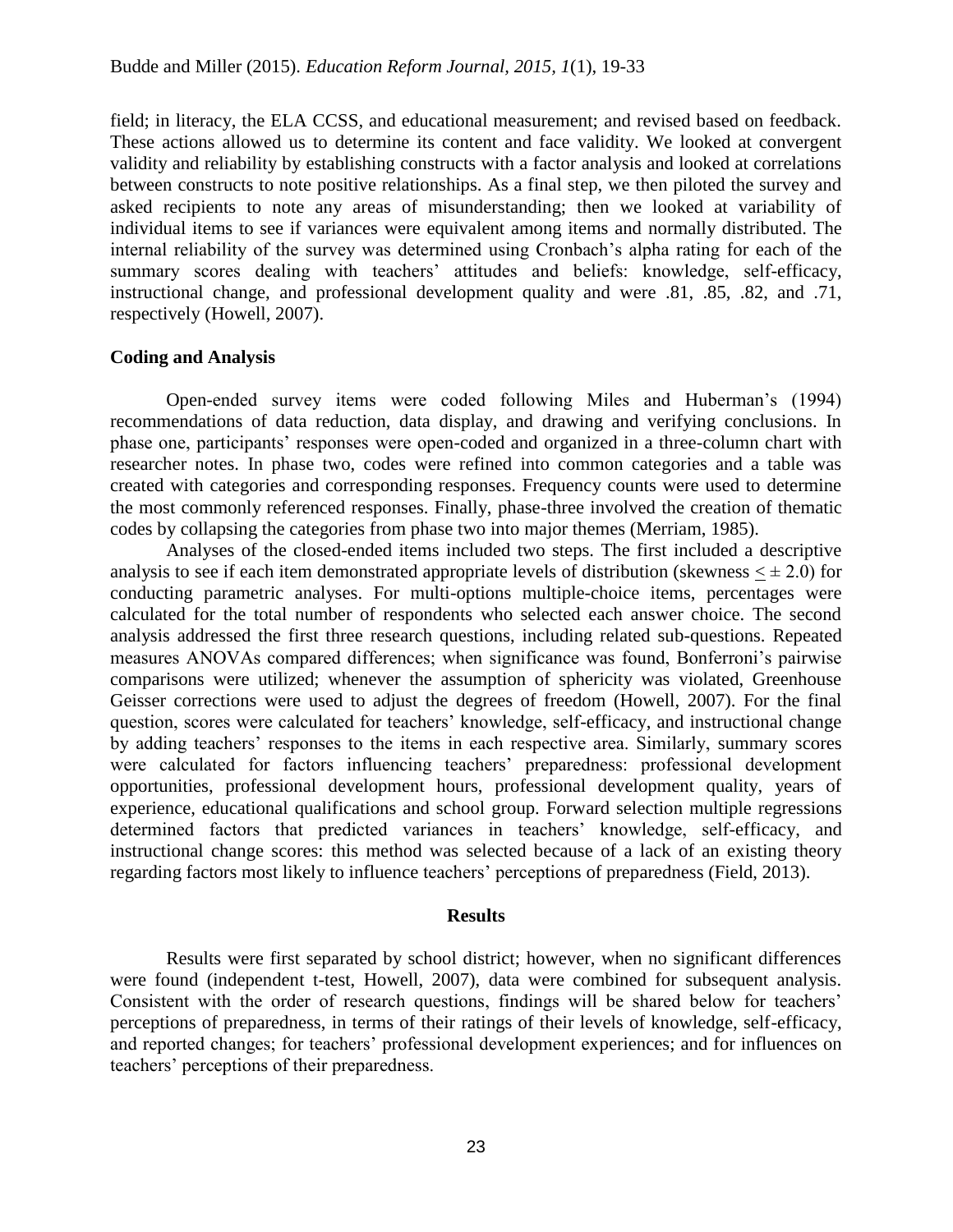# **Perceptions of Preparedness to Teach the ELA CCSS**

**Knowledge.** In evaluating perceptions of preparedness for implementing the ELA CCSS, teachers' knowledge of standards and its components were evaluated. Two sets of questions with eleven items asked teachers' to rate knowledge of the standards, its components and topics, and corresponding assessments on a scale with 4 representing very knowledgeable and 1 representing not at all knowledgeable. In descending order, means and standard deviations for 158 respondents were (a) different types of informational texts (3.24, .59), (b) content area literacy instruction (3.05, .57), (c) instructional strategies for teaching complex texts (2.85, .70), (d) foundational skills (2.90, .64, (e) close reading of text (2.82, .66), (f) ELA CCSS (2.80, .91), (g) CCR Anchor Standards (2.23, .85), (h) new state assessments (2.08, .72), (i) technology enhanced state assessments  $(1.92, .69)$ ,  $(i)$  performance tasks on state assessments  $(1.92, .74)$ . and  $(k)$ constructed responses on state assessments (1.90, .74).

A repeated measures ANOVA (*F* (6.245, 980.428) = 101.878  $p < .001$ ,  $\eta_p^2 = .394$ ) yielded significant differences and post hoc tests ( $p < .05$ ) revealed ratings for understanding of the ELA CCSS and its topics (e.g., close reading, types of informational text, complex text, content area literacy instruction, and foundational skills) as significantly higher than knowledge of the new state assessments and corresponding new question formats, as well as knowledge of the CCR Anchor Standards. Teachers' knowledge of standards and its components were rated higher than knowledge of the aligned assessments and their question formats. The one exception is that teachers rated knowledge of the CCR Anchor Standards lower than their other knowledge of the standards.

**Self-efficacy.** In evaluating self-efficacy, five items were used. Two asked teachers to rate level of preparedness for teaching different populations of students and compare it with that of their colleagues, school, district, and state. Two asked if teachers had the necessary materials, resources, and supports to be self-efficacious. One open-ended item asked teachers to list the challenges they faced implementing the standards into practice.

In descending order, means and standard deviations for 158 respondents with the teaching of different populations on a five-point scale were (a) teaching students in general (3.92, .74), (b) low income students (3.60, .90), (c) academically at-risk students (3.43, .91), (d) English language learners (3.19, .93), and (e) students with disabilities (3.17, .90). A repeated measures ANOVA, *F* (3.217, 498.690) = 52.477,  $p < .001$ ,  $\eta_p^2 = .253$ ) and post hoc tests ( $p < .05$ ) showed ratings for teaching students in general were higher significantly than ratings for teaching English language learners, students with disabilities, low income students, and academically at-risk students. Also, teachers' perceptions of preparedness to teach students with disabilities had the lowest rating and differed significantly from their efficacy to teach all groups, except English language learners. When asked to compare preparedness to other groups (peers, school, district and state), teachers' means ranged between 3.31 and 3.73 on a five-point scale. A repeated measures ANOVA, *F* (2.781, 433.791) = 25.138,  $p < .001$ ,  $\eta_p^2 = .139$ ) followed by pairwise comparisons showed how teachers' ratings of confidence in their state was significantly lower than their confidence in themselves, colleagues, school, and district.

Two sets of items examined what teachers needed to improve their efficacy. Teachers' need for textbooks and other curricula materials was rated higher than a need for additional informational text. A repeated measures ANOVA *F* (1.00, 155) = 76.883 *p* < .000,  $\eta_p^2$  = .332) confirmed this difference. Teachers then identified additional factors that could help them to become more confident. Teachers selected multiple responses from a list of eight options or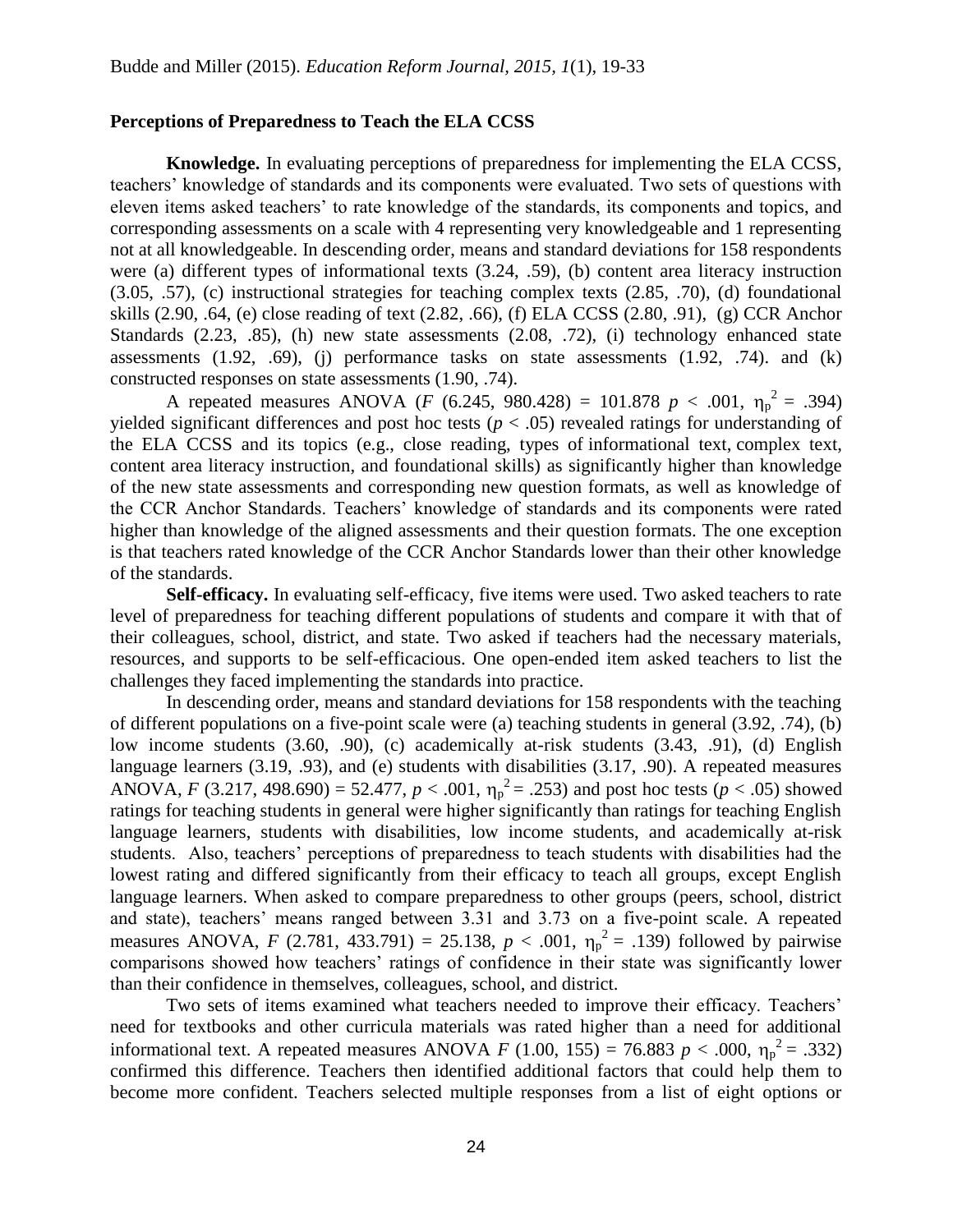wrote in their own response. More than 80% of teachers selected between three and seven factors with the emphasis on the more practical applications of knowledge: a criterion of 50% was used to designate frequently cited needs. They included a need for more planning time, collaboration with colleagues, access to curriculum resources aligned to the standards and assessments, and more professional development; less frequently selected needs included more information about how the standards will change instructional practices, how the standards will change what is expected of students, and how the ELA CCSS differed from state's standards prior to the CCSS.

In addition to self-efficacy ratings and items relating to needs for improving self-efficacy, teachers listed what they considered to be challenges to teaching the ELA CCSS. One hundred twenty-three teachers (84%) responded to this open-ended item providing an initial list of 20 challenges: they were collapsed into six thematic codes. The most commonly cited challenge was a lack of resources and materials aligned with the standards, followed by the need for additional time. Teachers cited the need for more time to plan, to collaborate with colleagues, to understand the standards fully and adapt their instruction, and to teach students everything that was expected. Teachers described challenges related to assessments as figuring out how to assess the standards, the increased rigor of the assessments, the frequency with which they were expected to assess student learning, and communicating with parents.

**Instructional change.** Eight sets of questions examined teachers' reports of instructional changes. Eighty-nine percent of teachers agreed or strongly agreed that the ELA CCSS required major changes and 90% agreed or strongly agreed that their instructional practices had changed (mean scores for these items were 3.12 and 3.10 respectively on a 4.0 scale). As a follow-up, teachers rated the degree to which they already implemented the standards into their practices: 37% reported that they were incorporated into some areas of their teaching, while 63% reported that they were fully incorporated into their practice. The next set looked closely at the extent to which teachers reported implementing changes. The greatest changes were in reading (71%), followed by writing (64%), science (51%) and social studies (46%). A repeated measures ANOVA determined the mean values for change in practices differed significantly, (*F*(2.049, 315.949) = 35.014,  $p < .001$ ,  $\eta_p^2 = .183$ ): post hoc tests revealed no difference for changes in reading and writing practices; however, changes in reading and writing were higher than changes in science and social studies practices, which did not differ significantly.

The third set of questions examined teachers' previous week's literacy instruction by looking at their planning and instructional activities. These questions were included to implicitly ask teachers about instructional changes. The first item asked teachers to report the materials used during planning; teachers could add responses. During planning, using a criterion of fifty percent, teachers mainly relied on district's pacing guides, the ELA CCSS, and self-created or borrowed materials. Less frequently materials were from a core (basal) program or supplementary program, from professional sources such as books and journals, and results from student assessment data. More than 80% of teachers reported using three to eight resources when planning instruction. Additionally, when asked to identify their thinking during planning, every option received more than a 50% rating with the highest on developing critical thinking questions, identifying strategies for differentiation, considering unfamiliar vocabulary, and engaging students in discussions.

An additional item asked teachers about the frequency with which they employed particular instructional strategies or practices in their previous week's instruction. Strategies were placed into one of three categories: the most frequent strategies were used by at least 80% of teachers, middle category strategies included those used by 50% and 80% of teachers, less frequently used strategies were used by fewer than 50% of teachers. Most frequently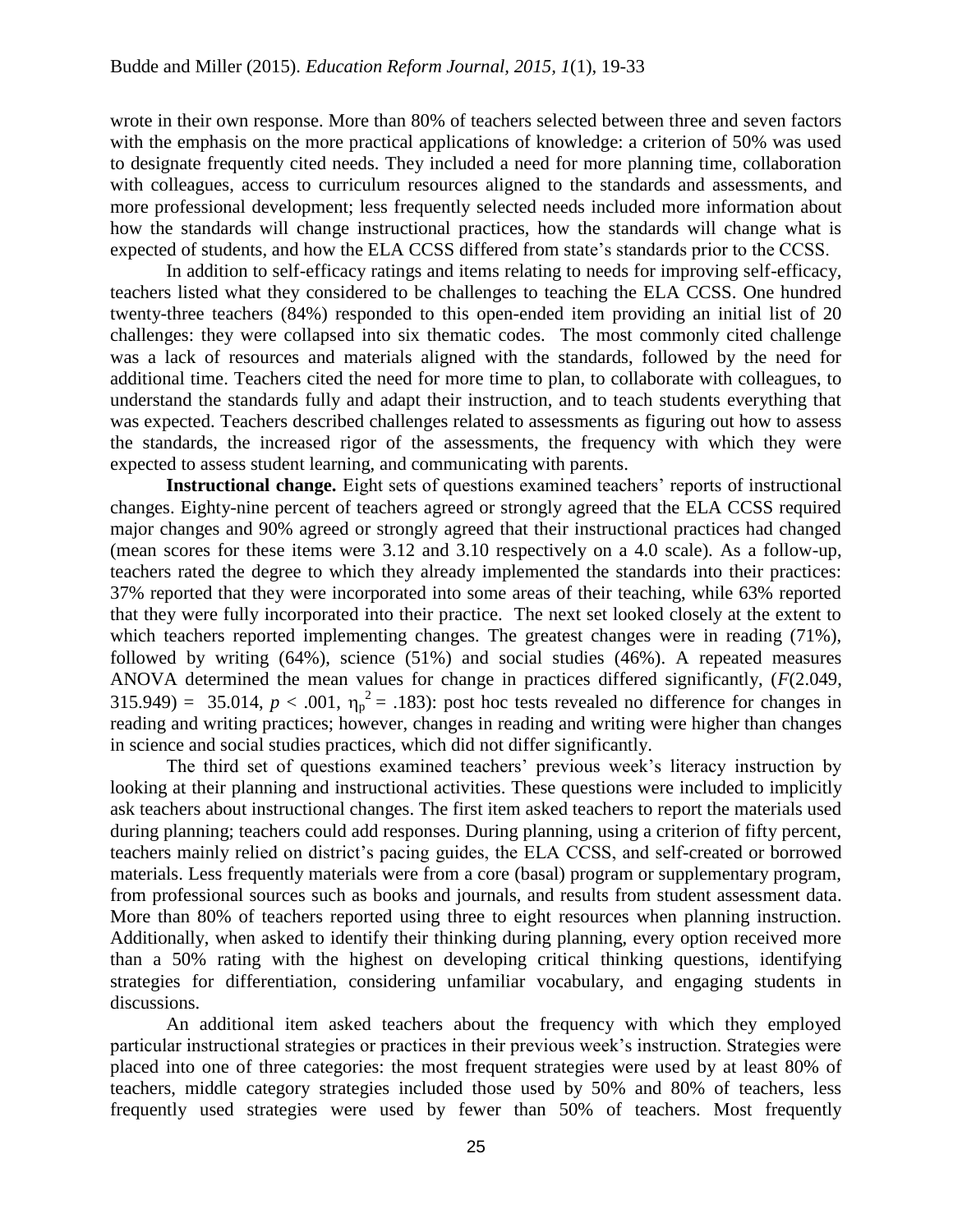implemented strategies included discussing ideas presented in a text, reading informational text, reading a text multiple times, providing text evidence to support ideas, setting a purpose from reading, reading challenging text, and evaluating ideas presented in a text. Middle category strategies included analyzing text features, applying learning to the real world, evaluating author's purpose, comparing content across texts, providing evidence to support ideas when writing, analyzing text structure, and highlighting or annotating text. Less frequently used strategies were taking notes on a text read, writing narrative text, writing informational text, analyzing different authors' perspectives on the same content, researching a topic, and writing argumentative text. The same pattern was discovered when teachers were asked on an openended question to describe how their instruction had changed as a result of the new standards.

# **Professional Development**

The next set of analyses focused on teachers' professional development. Teachers entered the number of opportunities and hours of professional development provided by their school and district, state, professional organizations, colleges or universities, or other entities and rated the quality of each. Additional items asked about presentation format, provider, and topics addressed. Teachers reported the amount of time they spent outside of formal professional development learning about the standards from a variety of sources (e.g., district and state websites, professional organization, general news and media). The final item asked teachers to rate the quality of professional development experiences relative to standards for effective professional development.

The greatest number of opportunities occurred at the school (56%) and district (30%) levels, followed by professional organizations (7%), the state (4%), and a college or university (3%). Accordingly, school and district professional development required a high percentage of teachers' time (78%), followed by professional organizations (8.5%), colleges or universities (8.5%), and the state (5%). Similarly, the majority of teachers attended professional development at the school and district level (88% and 84%, respectively), followed by professional organizations (22%), the state (16%) and colleges and universities (13%). Per these findings, teachers had about five opportunities at the school with each session averaging about two hours and two to three opportunities at the district level with each session lasting about five hours. In most opportunities, presenters used structured settings such as seminars, lectures, or conferences (31%), collaborative planning time with colleagues (29%), and professional learning communities (18%). Job-embedded training or coaching (10%) and online webinars or videos (10%) were less commonly employed. The majority of teachers, an estimated 8 of 10, experienced two, three, or four formats across professional development opportunities, with the three previously stated formats being the most common with more than 80% of opportunities presented by a staff member from their school, another school, or the district office.

When reviewing topics covered during professional development, a criterion of 50% was used to designate a frequently addressed topic. Of the 15 topics listed, six met this criterion. The top three included the CCSS in English Language Arts, the CCSS in Mathematics, and the alignment between the CCSS and the state's previous standards, followed by the teaching higher order and critical thinking, integrating literacy into the content areas, and collaborating with colleagues to teach the standards. Less commonly addressed topics included curricular materials and resources to teach the standards, teaching informational text, adapting classroom assessments, key shifts from previous standards, research on best practices, teaching close and critical reading, teaching to specific groups of students (e.g., students with disabilities and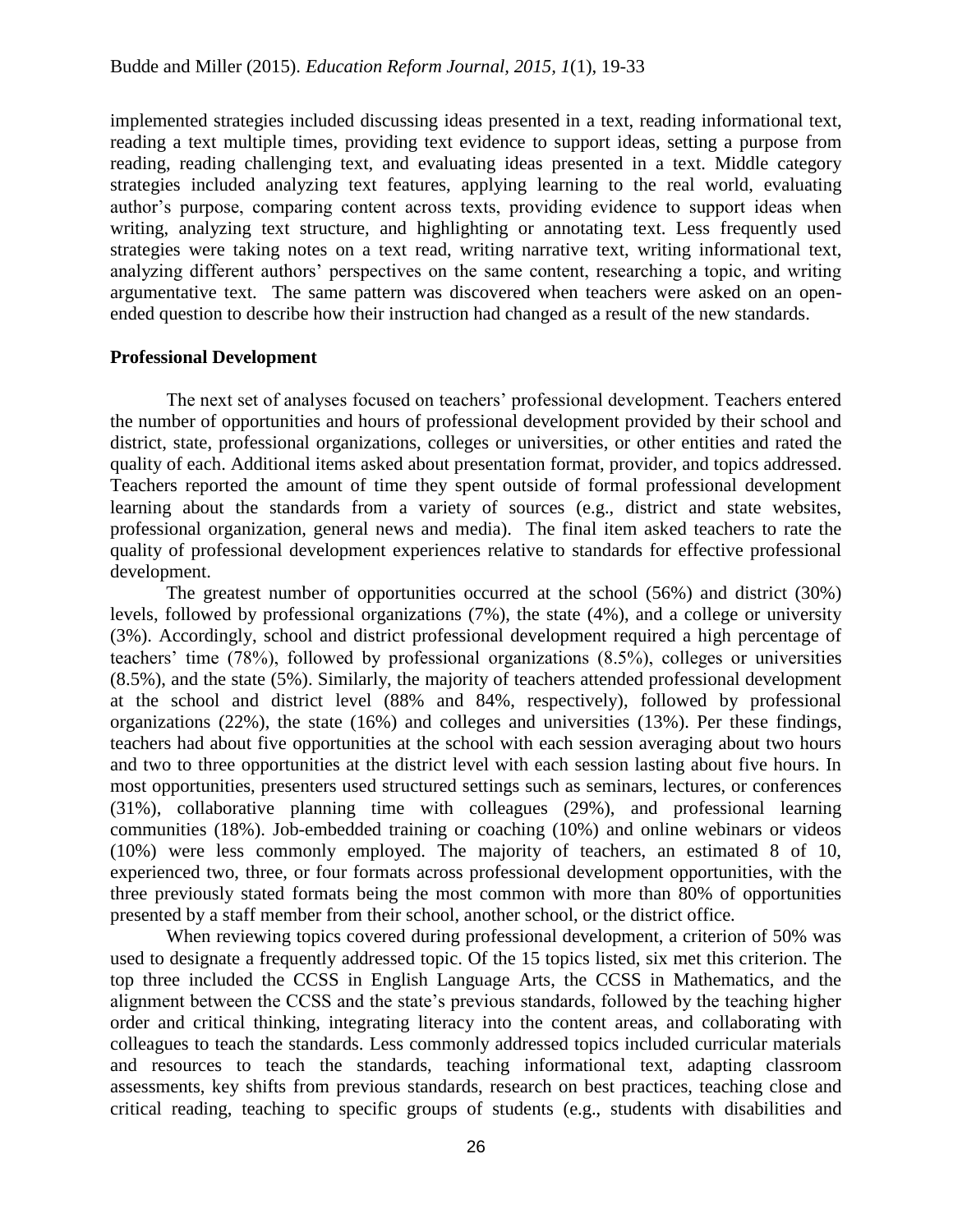English language learners), determining text complexity and/or teaching complex texts, and new state assessments developed by the multi-state consortia. With the exceptions of literacy in the content areas and higher order thinking skills, all of the commonly addressed topics dealt with the standards from a general perspective.

Because professional learning occurs outside the context of formal professional development experiences, teachers also estimated amount of time they spent learning about the ELA CCSS from a variety of informational sources. Greater than 90% of teachers turned to outside sources to learn more about the ELA CCSS with district and state websites being the most frequented portals.

Teachers rated the quality of professional development experiences on a 5-point scale. Teachers rated the quality of professional development experiences provided by their school  $(M =$ 3.34), district ( $M = 3.43$ ), and state ( $M = 3.54$ ) lower than those offered by colleges and universities ( $M = 4.03$ ) and professional organizations ( $M = 4.21$ ). Because the number of teachers who participated in the professional development provided by different entities was unequal, the only statistical comparison was between ratings for the state and district (Howell, 2007). A repeated measures ANOVA (*F* (1,128) = 1.506,  $p = 222$ ,  $\eta_p^2 = .012$ ) revealed no difference in teachers' ratings for the school and district.

The next analysis examined ratings of the extent to which the professional development adhered to recommended professional development standards. Mean ratings ranged from a high of 3.21 to a low of 2.68 on a 4.0 scale. Teachers' ratings were found to be significantly different using a repeated measures ANOVA ( $F(4.650, 725.356) = 49.312$ ,  $p < .001$ ,  $\eta_p^2 = .240$ ) with posthoc comparisons ( $p < .05$ ) revealing a higher overall rating for two items; teachers rated the presence of collaborative environments and support from school leadership for professional learning as the most frequently implemented standards.

### **Influences on Teachers' Perceptions of Their Preparedness to Teach the ELA CCSS**

The final analyses looked at the extent to which perceptions of preparedness (i.e., knowledge, self-efficacy, and instructional change) was predicted by teacher (e.g., advanced degrees, years of experience) and school characteristics (e.g., rural versus urban) and professional development experiences.

The first analysis examined predictors for knowledge of the ELA CCSS. Four significant correlations existed between the knowledge and professional development quality ratings (*p* < .001), educational qualifications ( $p = .001$ ), professional development hours ( $p = .002$ ), and professional development opportunities  $(p = .020)$ . A forward selection multiple regression revealed significant differences in knowledge  $(F(1,155) = 8.621, p = .004; r = .367)$  to be predicted by their perceptions of the quality of professional development opportunities ( $R^2$  = .087: Adjusted  $R^2 = .081$ ) and educational qualifications ( $R^2 = .135$ ; Adjusted  $R^2 = .124$ ). The second examined predictors for self-efficacy. Two significant correlations existed between selfefficacy and professional development quality ratings ( $p < .000$ ) and professional development hours ( $p = .002$ ). A forward selection multiple regression revealed significant differences in efficacy  $(F(1, 156) = 29.381, p < .000; r = .398)$  to be based on teachers' perceptions of the quality of their professional development opportunities ( $R^2 = .158$ : Adjusted  $R^2 = .153$ ). The third analysis examined predictors for instructional changes. Five significant correlations exist between instructional changes and professional development quality ratings (*p* < .000), professional development hours ( $p < .000$ ), professional development opportunities ( $p = .014$ ),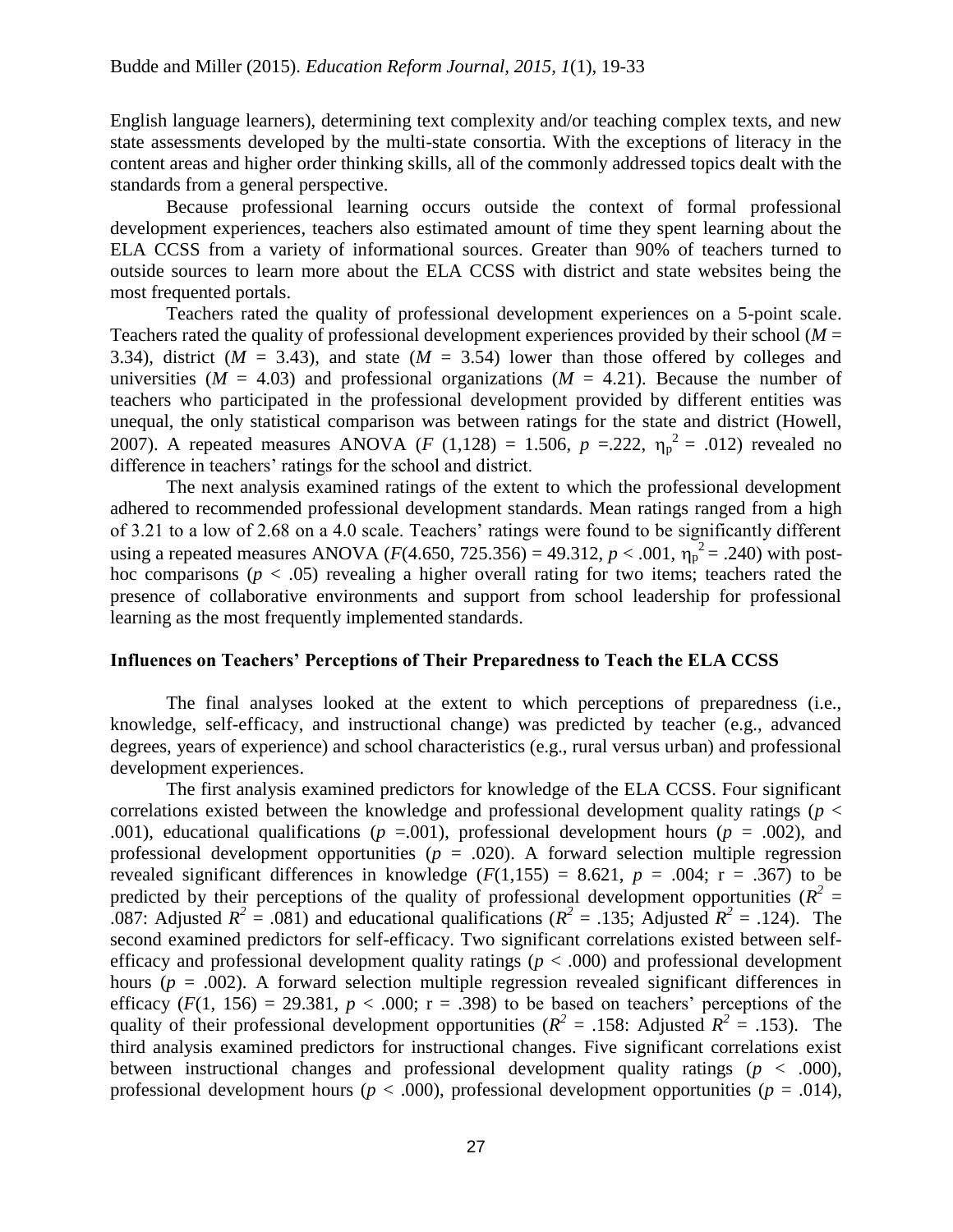years of teaching experience ( $p = .011$ ), and educational qualifications ( $p = .033$ ). A forward selection multiple regression revealed significant differences in instructional change  $(F(1, 153)) =$ 6.030,  $p = .015$ ;  $r = .455$ ) based on the time spent in professional development, teachers' perceptions of the quality of their professional development opportunities, years of experience, and educational qualifications ( $R^2 = .207$ : Adjusted  $R^2 = .187$ ).

# **Discussion**

The use of a multidimensional view of teachers' preparedness to teach ELA CCSS revealed important differences in their knowledge of the standards and its components, confidence to use this knowledge to teach different student populations, and actual changes in classroom instruction**.** Teachers rated their general knowledge of the standards and of informational texts, content area literacy instruction, instructional strategies for teaching complex texts, foundational skills, close reading of text higher than their knowledge of the assessments and CCR Anchor Standards. Educational qualifications and perceptions of the quality of professional development activities were the best predictors for knowledge. Next, efficacy for preparing students in general was higher than their efficacy for teaching specific groups of students, such as students with disabilities, low-income students, academically at-risk students, and English language learners. Perceptions of the quality of the professional development activities were the sole predictor for teachers' efficacy. When asked about preparedness in terms of actual changes in instructional practice, practically every teacher believed the standards required fundamental changes in practice and reported making adjustments to instruction; however, these changes were most obvious in reading, with fewer modifications occurring in writing, science, and social studies. Perceptions of the quality of professional development activities and teachers' years of experience and educational qualifications best predicted variance on this measure.

Teachers' preparedness across the three dimensions---knowledge, efficacy, and actual instructional changes-- aligned closely with districts' efforts to provide support. Districts' professional development mainly addressed standards from a general perspective, with most of the emphasis on the language arts and mathematics standards and the alignment between them and the state's previous standards. While districts emphasized topics such as informational text, content area literacy, foundational skills and close reading, there was little, if any, emphasis on how teachers might use this knowledge outside of reading or how teachers might use it to teach specific populations of students. As a result, even though teachers spent several thousand hours in professional development during the first two years of the standards' implementation, they overwhelmingly requested more time to understand and plan with the standards and assessments and to adjust instruction to meet the needs of underserved student populations. They also wanted to have curricular materials, assessments, and resources that were aligned to the standards and wanted time to plan with colleagues on the use of these resources. Teachers recognized areas where they needed to improve their preparation and pointed to professional development as a means for strengthening their preparedness.

While teachers' responses across the three levels of preparedness varied, almost everyone reported taking steps to increase his or her knowledge and self-efficacy relating to the standards and making corresponding changes to his or her instructional practices. None of their responses contained negative statements regarding the standards or their efforts to adjust; if anything, teachers, and perhaps district and state level administrators, simply underestimated how long it would take to fully meet the challenges of the new standards and assessments. An important first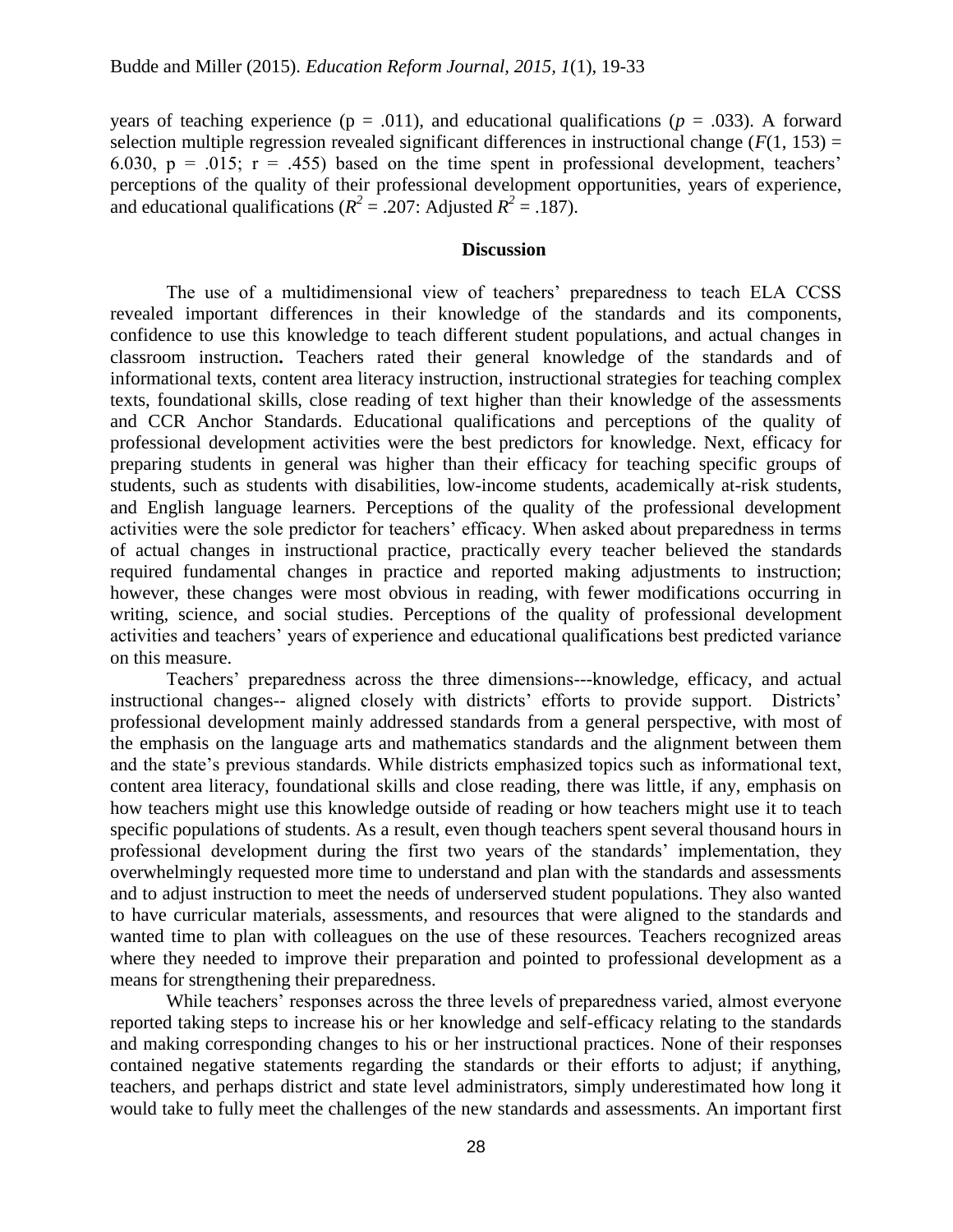step might be to provide teachers with additional time to continue to increase their knowledge of the standards, to plan instruction around them, and to adjust their instructional practices. Related to this opportunity, teachers need to acquire further knowledge of the assessments and the CCR Anchor Standards because expertise in these areas would help them to differentiate instruction to meet the needs of all students (Applebee, 2013, Valencia & Wixson, 2013).

Given the difficulties of applying knowledge, teachers asked for more opportunities to translate their knowledge to actual classroom practices. At this point, only a minority of teachers, those with greater experience and advanced degrees, implemented substantive changes outside of reading. When addressing this challenge, administrators and curriculum directors might use findings from the prediction analyses to evaluate the effectiveness of any support activity. Across these analyses, teachers, who evaluated highly the quality of professional development, reported higher levels of preparedness. Thus, individuals, who direct the professional development, might survey or interview teachers to evaluate perceptions of the value of any activity and make any necessary modifications.

The CCSS represent perhaps the most challenging reform in the history of the standards movement, in that, educators and politicians are attempting to promote a globally competitive school system based on the joint outcomes of equity and excellence (Darling-Hammond, 2010; Sleeter, 2007; Sleeter & Stillman, 2007). Future research could assist this endeavor by studying further what teachers need to fully implement the standards to meet this new expectation. In these two districts, adoption of the standards and attempts to facilitate their implementation happened quickly and, at this point, neither teachers, nor administrators appear to be prepared adequately to meet this new challenge. Studies might explore how teachers' implementation of the standards interacts with accountability pressures to demonstrate high-test scores (Au, 2007). Further studies also might look at the complex nature of preparedness and how levels of understanding evolve over time with efficacy and actual instructional changes. Regardless, with any effort to further understand this reform, we believe teachers should be a central focus. Throughout this study, teachers provided positive detailed recommendations as to what they needed as they dealt with the daily challenges of gaining an adequate understanding of expectations and implementing the necessary instructional changes. While the expectations of the ELA CCSS were yet to be fully realized, teachers believed they were moving in the right direction.

There are several limitations to this study. First, all data were collected through survey methods, which limits the depth of understanding teachers' perceptions of their preparedness one can glean from the data. There is no observational data to triangulate what teachers report as their changes in practice (Lincoln & Guba, 1985). Second, the results are only from two school districts and are not generalizable to all elementary teachers' perceptions of their preparedness for implementation. Third, this survey only looked at elementary teachers' perceptions of their preparedness, not middle and high school teachers and it only looked at the ELA CCSS, not mathematics.

### **Conclusion**

All teachers reported participating in professional development related to the ELA CCSS, with most teachers' professional development occurring at the local level, either provided by their school or district. These opportunities were largely in the format of formal, structured meeting or collaborative planning with colleagues and were most often led by staff members from the teachers' school, another school within the district, or from the central office. The most commonly addressed topics dealt with the standards primarily from a general perspective, and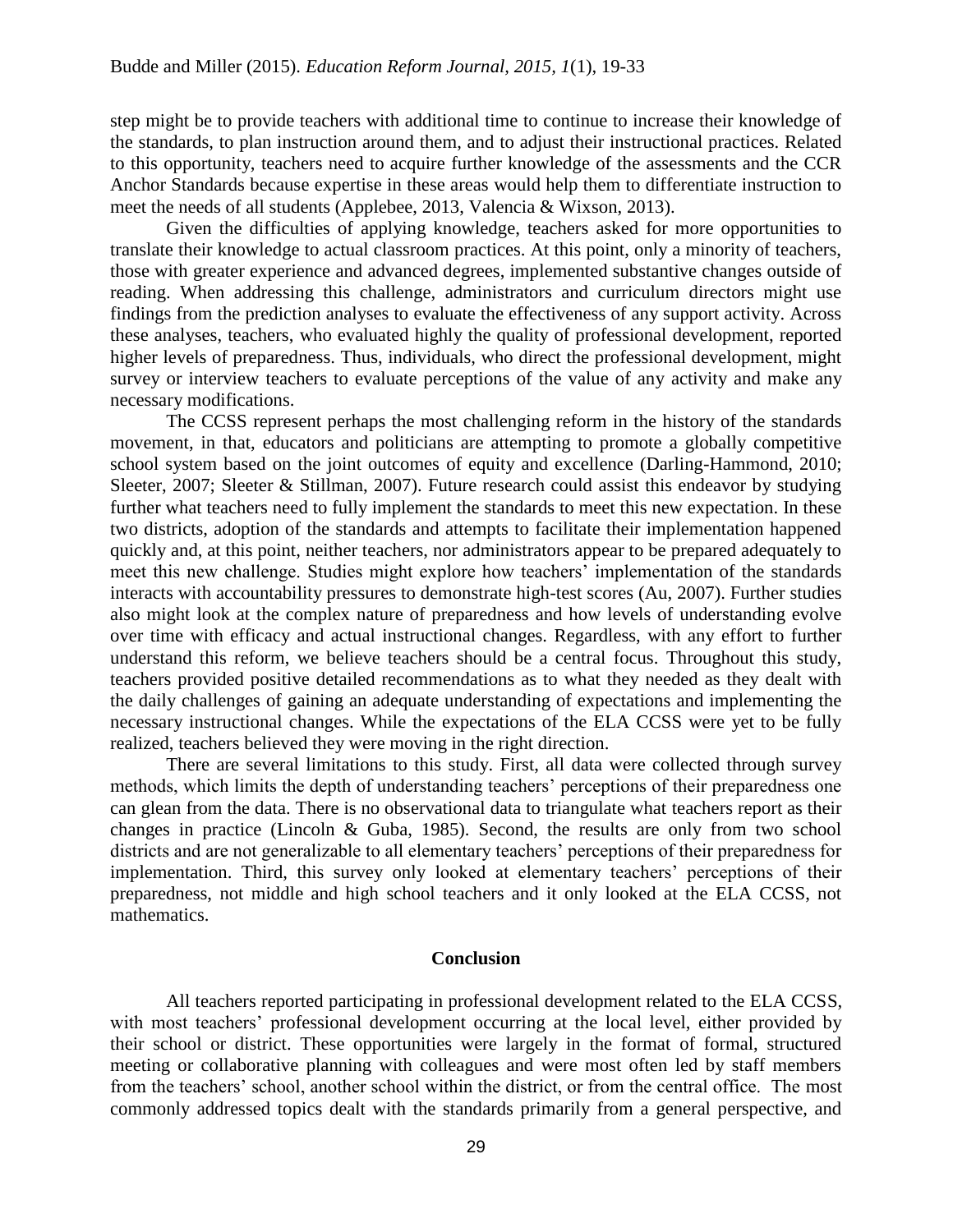rarely addressed issues such as assessments, newly emphasized skills and topics (e.g., close/critical reading, text complexity), and teaching to different groups of students (e.g., students with disabilities, English language learners). Many participants also reported seeking additional informational on the standards from outside sources. In general, participants had positive perceptions of the quality of their professional development, with average quality ratings lower for professional development offered by the school, district, or state compared to that of professional development offered by a professional organization or college or university. Since teachers' rating of the quality of their professional development experiences was found to be the only consistent predictor across the three dimensions of preparedness, this appears to be a critical component for developing teachers' preparedness.

Despite the widespread participation in professional development, based on the results of this study, it appears that teachers do not believe that they are fully prepared to implement the ELA CCSS, yet they are making progress towards this goal. Teachers reported greater levels of knowledge and self-efficacy for implementation than changes in practices. However, teachers did report making changes in practice, mainly with their reading instruction, and acknowledged the need for continued change. Teachers simply asked for the necessary time, resources, and additional professional development to fully meet the demands of the more rigorous learning standards.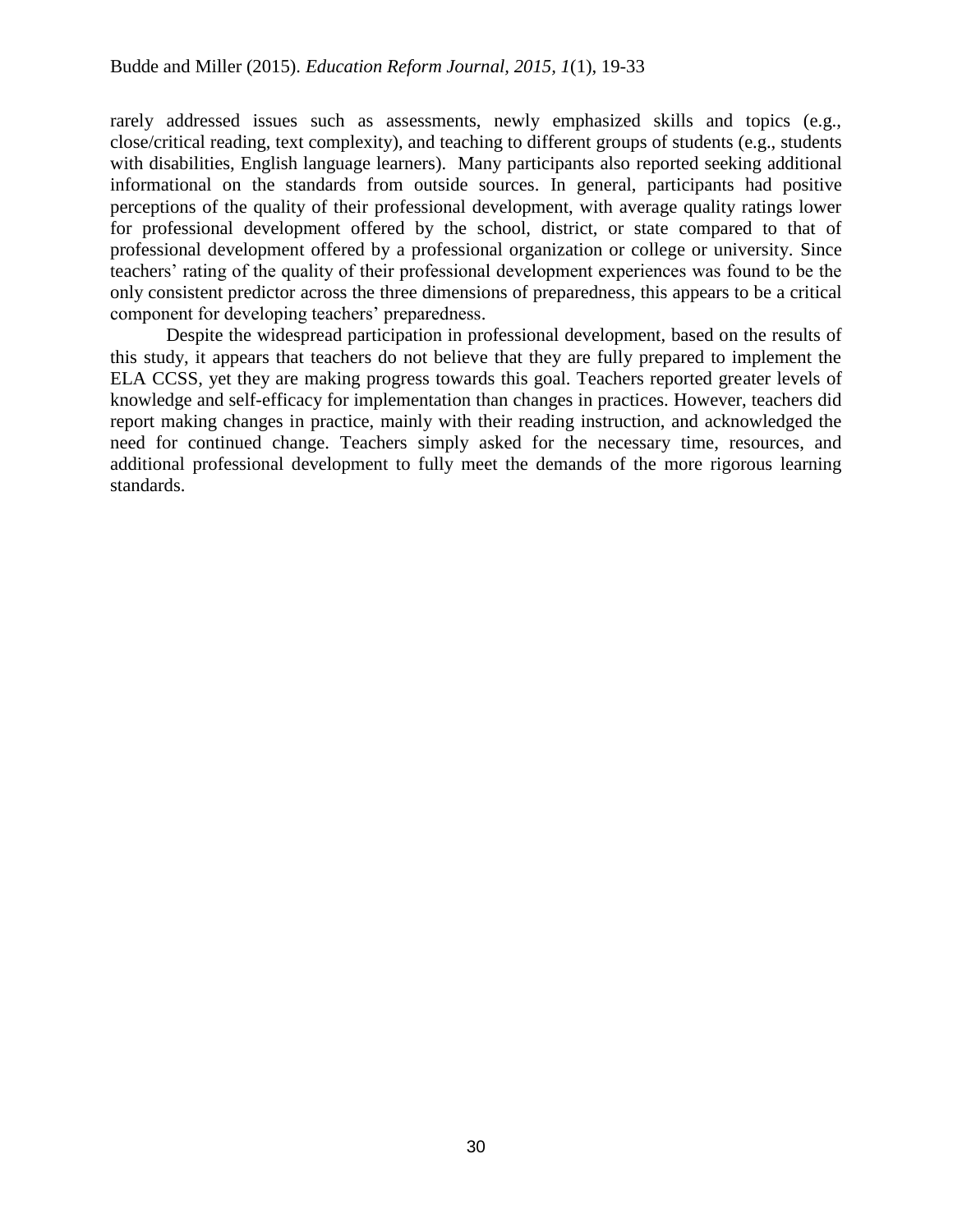#### **References**

- American Federation of Teachers. (2013). *AFT poll of 800 teachers finds strong support for Common Core Standards and a moratorium on stakes for new assessments until everything is aligned* [Press Release]. Retrieved from [http://www.aft.org/newspubs/ press/2013/050313.cfm.](http://www.aft.org/newspubs/%20press/2013/050313.cfm)
- Anderson, K., Harrison, T., & Lewis, K. (2012). *Plans to adopt and implement Common Core State Standards in the southeast region states* (Issues & Answers Report, REL 2012-No. 136). Washington, DC: U.S. Department of Education, Institute of Education Sciences, National Center for Education Evaluation and Regional Assistance, Regional Educational Laboratory Southeast. Retrieved from <http://ies.ed.gov/ncee/edlabs>
- Applebee, A. N. (2013). Common Core State Standards: The promise and the peril in a national palimpsest. *English Journal, 103*(1), 25–33.
- Association for Supervision and Curriculum Development (ASCD). (2012). *Fulfilling the promise of the common core state standards.* Retrieved from ASCD website: [http://www.ascd.org/ASCD/pdf/siteASCD/commoncore/CCSSSummitReport.](http://www.ascd.org/ASCD/pdf/siteASCD/commoncore/CCSSSummitReport)
- Au, W. (2007). High-stakes testing and curricular control: A qualitative metasynthesis. *Educational Researcher, 36*(5), 258–267.
- Bandura, A. (1986). *Social foundations of thought and action: A social cognitive theory.* Englewood Cliffs, NJ: Prentice-Hall.
- Bandura, A. (2006). Adolescent development from an agentic perspective. In F. Pajares & T. Urdan (Eds.), *Self-efficacy beliefs of adolescents* (pp. 1–44). Greenwich, CT: Information Age Publishing.
- Beach, R. (2011, December). *Analyzing how formalists, cognitive-processing, and literacy practices learning paradigms shaping the implementation of the Common Core State Standards.* Paper session presented at the Literacy Research Association, Jacksonville, FL.
- Berliner, D. C. (2004). Describing the behavior and documenting the accomplishments of expert teachers. *Bulletin of Science, Technology & Society, 24*(3), 200-212.
- Birman, B. F., Desimone, L., Porter, A. C., & Garet, M. S. (2000). Designing professional development that works. *Educational Leadership, 57*(8), 28–33.
- Chrysostomou, M., & Philippou, G. N. (2010). Teachers' epistemological beliefs and efficacy beliefs about mathematics. *Procedia – Social and Behavior Sciences, 9,* 1509–1515. doi: 10.10/j.sbspro.210.12.357
- Clotfelter, C. T., Ladd, H. F., & Vigdor, J. L. (2007). Teacher credentials and student achievement: Longitudinal analysis with fixed student effects. *Economics of Educational Review, 26(2), 673-682.*
- Council of the Great City Schools. (2012). *Implementing the Common Core State Standards in urban public schools – 2012.* Retrieved fro[m](http://www.cgcs.org/cms/lib/DC00001581/%20Centricity/Domain/87/Implementing%20%20the%20Common%20Core%20State%20Standards.pdf) [http://www. cgcs.org/cms/lib/DC00001581/](http://www.cgcs.org/cms/lib/DC00001581/%20Centricity/Domain/87/Implementing%20%20the%20Common%20Core%20State%20Standards.pdf)  Centricity/Domain/87/Implementing%20the%20Common%20Core%20State%20Standards.pdf
- Creswell, J. W. (2003). *Research design: Qualitative, quantitative, and mixed methods approaches*. Thousand Oaks, CA: Sage.
- Darling Hammond. (2010). *The flat world of education: How America's commitment to equity will determine our future.* New York: Teacher's College.
- Desimone, L. M. (2009). Improving impact studies of teachers' professional development: Toward better conceptualizations and measures. *Educational Researcher, 38*(3), 181–199.
- Duffy, G. G. (2005). Developing metacognitive teachers: Visioning and expert's changing role in teacher education and professional development. In S.E. Israel, C. C. Block, & K. L. Bauserman (Eds.), *Metacognition in literacy learning: Theory, assessment, instruction, and professional development* (pp. 299–314). Mahwah, NJ: Routledge.
- Editorial Projects in Education Research Center. (2013). *Findings from a national survey of teacher perspectives on the Common Core.* Bethesda, MD: Author.
- Emmer, E., & Hickman, J. (1991). Teacher efficacy in classroom management and discipline. *Educational and Psychological Measurement*, *51*, 755-765.
- Field, A. P. (2013). *Discovering statistics using IBM SPSS Statistics: And sex and drugs and rock and roll* (4<sup>th</sup> ed.). London: Sage.
- Giallo, R., & Little, E. (2003). Classroom behaviour problems: The relationship between preparedness, classroom experiences, and self-efficacy in graduate and student teachers. *Australian Journal of Education and Developmental Psychology, 3,* 21–34.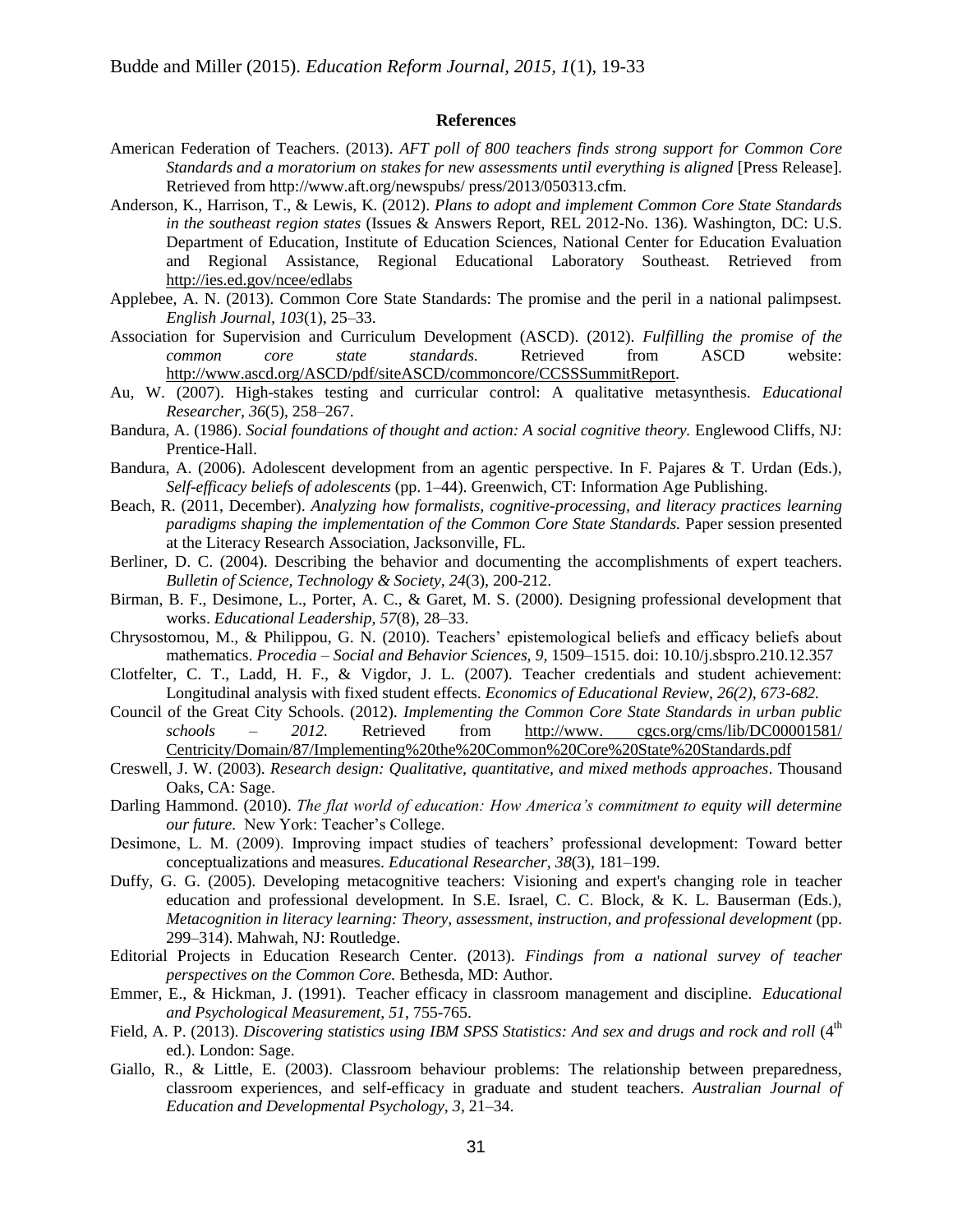- Goldhaber, D., & Anthony, E. (2007). Can teacher quality be effectively assessed? National Board Certification as a signal of effective teaching. *The Review of Economics and Statistics, 89, 134-150.*
- Guskey, T. R. (2009). Closing the knowledge gap on effective professional development. *Education Horizons, 87*(4), 224–233.
- Hall, G. E., & Hord, S. M. (2011). Implementation: Learning builds the bridge between research and practice. *Journal of Staff Development, 32*(4), 52–57.
- Howell, D.C. (2007). *Statistical methods for psychology: Sixth edition*. Belmont, CA: Thomason Higher Education.
- Kane, T. J., Rockoff, J. E., & Staiger, D. O. (2008). What does certification tell us about teacher effectiveness? Evidence from New York City. *Economics of Education Review, 27*(6), 615-631.
- Kober, N., McIntosh, S., & Rentner, D. S. (2013). *Year three of implementing the Common Core State Standards: Professional development for teachers and principals.* Washington DC: Center for Educational Policy. Retrieved from Center for Educational Policy website[:](http://www.cep-dc.org/display%20Document.cfm?DocumentID=422) [http://www.cep](http://www.cep-dc.org/display%20Document.cfm?DocumentID=422)dc.org/display Document.cfm?DocumentID=422
- Kober, N., & Rentner, D. S. (2011a). *States' progress and challenges in implementing Common Core State Standards.* Washington DC: Center for Educational Policy. Retrieved from Center for Educational Policy websit[e](http://www.cep-dc.org/displayDocument.cfm?%20DocumentID=343) [http://www.cep-dc.org/displayDocument.cfm? DocumentID=343](http://www.cep-dc.org/displayDocument.cfm?%20DocumentID=343)
- Kober, N., & Rentner, D. S. (2011b). *Progress and challenges in school districts' implementation.* Washington DC: Center for Educational Policy. Retrieved from Center for Educational Policy websit[e](http://www.cep-dc.org/displayDocument.%20cfm?DocumentID=374) [http://www.cep-dc.org/displayDocument. cfm?DocumentID=374](http://www.cep-dc.org/displayDocument.%20cfm?DocumentID=374)
- Kober, N., & Rentner, D. S. (2012). *Year two of implementing the Common Core State Standards: States' progress and challenges.* Washington DC: Center for Educational Policy. Retrieved from Center for Educational Policy website: [http://www.eric.ed.gov/ contentdelivery/](http://www.eric.ed.gov/%20contentdelivery/%20servlet/ERICServlet?accno=ED528907)  servlet/ERICServlet?accno=ED528907
- Learning Forward. (2012). *Definition of professional development.* Oxford, OH: Learning Forward. Retrieved from: [http://www.learningforward.org/who-we-are/professional-learning-definition#.Uqt5A8RDtXk.](http://www.learningforward.org/who-we-are/professional-learning-definition#.Uqt5A8RDtXk)
- Levin, B., & He, Y. (2008). Investigating the content and sources of teacher candidates' personal practical theories (PPTs). *Journal of Teacher Education, 59(*1), 55–68.doi: 10.1177/0022487107310749
- Litwin, M. S. (1995). *How to measure survey reliability and validity*. The Survey Kit (Volume 7). Thousand Oaks, CA: Sage Publications.
- Lincoln, Y. S., & Guba, E. G. (1985). *Naturalistic inquiry*. Beverly Hills, CA: Sage.
- McLaughlin, M., & Overturf, B. J. (2012). The Common Core: Insights into the K-5 standards. *Reading Teacher*, *66*(2), 153–164.
- McMurrer, J., & Frizzell, M. (2013). *Year three of implementing the Common Core State Standards: State education agencies' views of postsecondary involvement.* Washington DC: Center for Educational Policy. Retrieved from Center for Educational Policy website [http://www.cep-dc.org/publications](http://www.cep-dc.org/publications%20/index.cfm?selectedYear=2013)  /index.cfm?selectedYear=2013
- Merriam, S. B. (1985). The case study in educational research: A review of selected literature. *Journal of Educational Thought, 19*(3), 204–217.
- Miles, M. B., Huberman, A. M. (1994). *Qualitative data analysis*, (2<sup>nd</sup> ed.). Thousand Oaks, CA: Sage.
- Murphy, P., & Regenstein, E. (2012). *Putting a price tag on the Common Core: How much will smart implementation cost.* Thomas B. Fordham Institute. Washington, D.C.
- National Governors Association (NGA) & Council of Chief State School Officers (CCSSO). (2010). *Common Core State Standards for English Language Arts & Literacy in History/Social Studies, Science, and Technical Subjects.* Washington, DC: CCSSO & National Governors Association.
- Ormrod, J. E. (2006). *Educational psychology: Developing learners* (5th ed.). Upper Saddle River, NJ: Pearson/Merrill Prentice Hall.
- Pajares, M. F. (2006). Self-efficacy during childhood and adolescence: Implications for teachers and parents. In M. F. Pajares & T. Urdan (Eds.), *Self-efficacy beliefs of adolescents* (pp. 339–367). Greenwich, CT: Information Age Publishing.
- Rentner, D. S. (2013a). *Year three of implementing the Common Core State Standards: An overview of states' progress and challenges.* Washington DC: Center for Educational Policy. Retrieved from Center for Educational Policy website: [http://www.cep-dc.org/publications/index.cfm? selectedYear=2013](http://www.cep-dc.org/publications/index.cfm?selectedYear=2013)